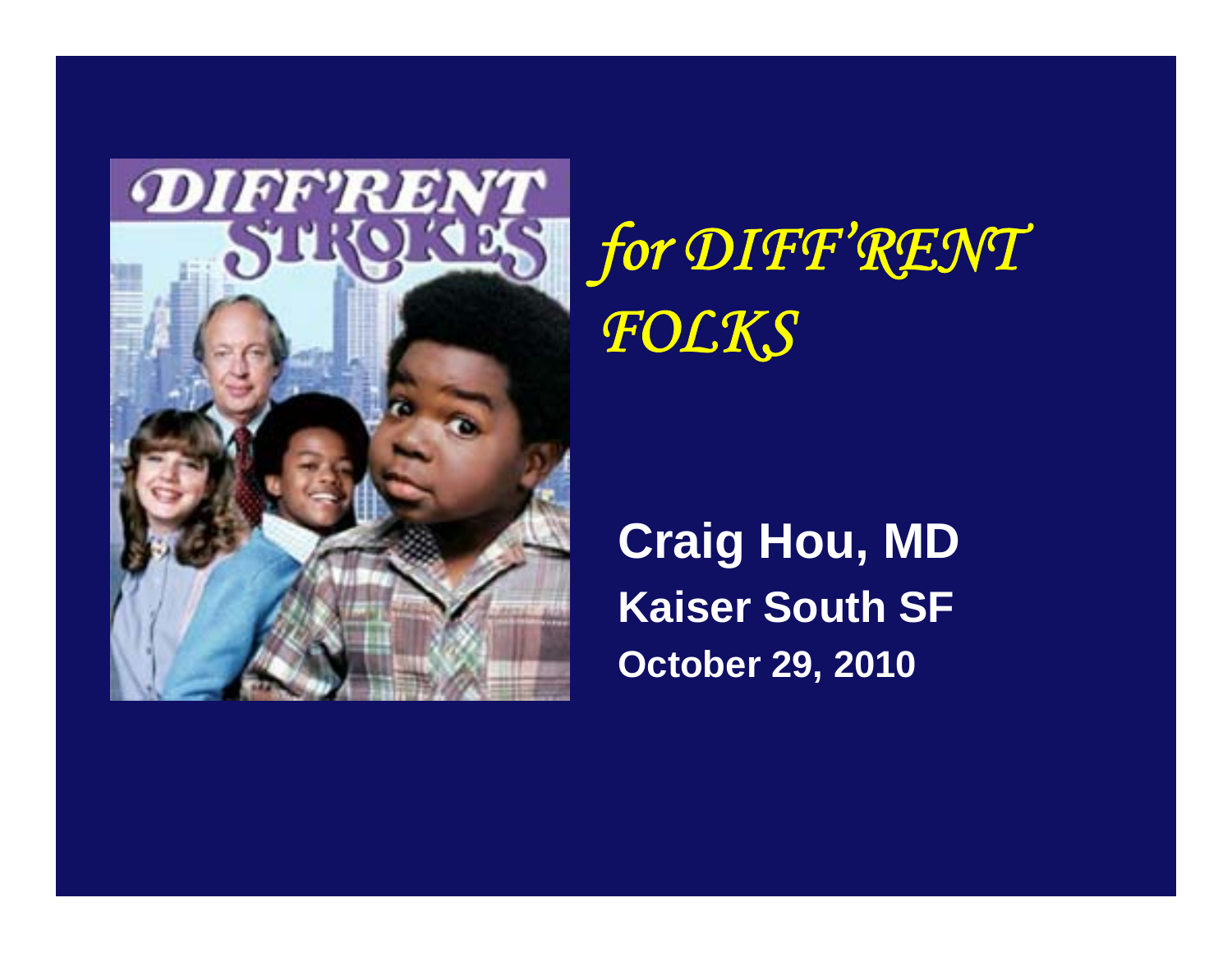# **Easily identifiable stroke signs**

- Unilateral hemiparesis, facial droop
- Gaze paresis/deviation
- Aphasia
- Neglect
- Ataxia
- Confusion
- Coma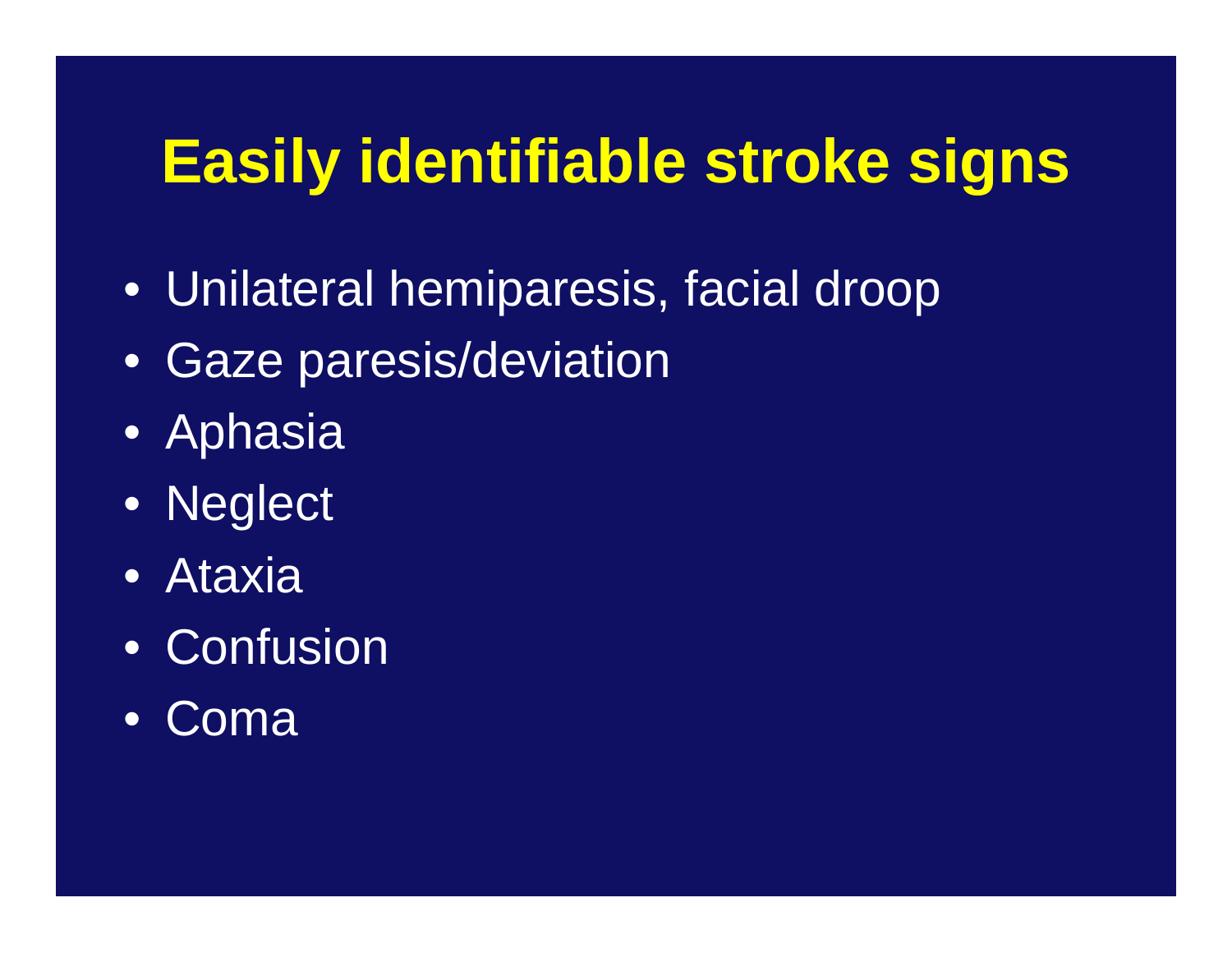#### **What about ...**

- Eyes open/blink but cannot talk and no limb movement at all?
- c/o hand not working right, but no weakness, aphasia, or sensory loss?
- Acute onset of amnesia, but no confusion, weakness, or aphasia?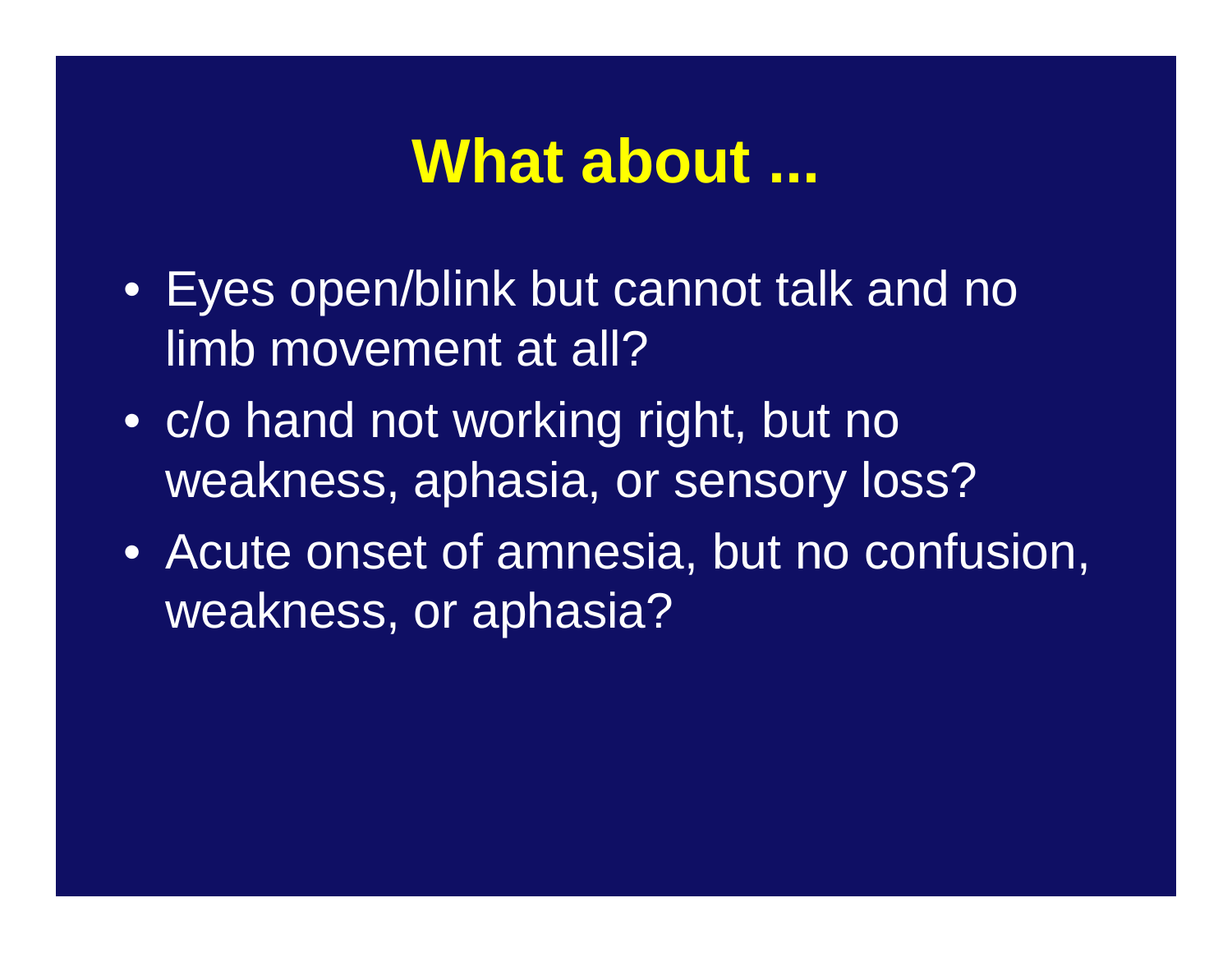## **"Different" stroke presentations**

#### • Brainstem

- Locked-in syndrome
- Lacunar stroke syndromes
- Cortical areas
	- $\mathcal{L}_{\mathcal{A}}$  , where  $\mathcal{L}_{\mathcal{A}}$  is the set of the set of the set of the set of the set of the set of the set of the set of the set of the set of the set of the set of the set of the set of the set of the set of the Transient global amnesia
- Really unusual presentations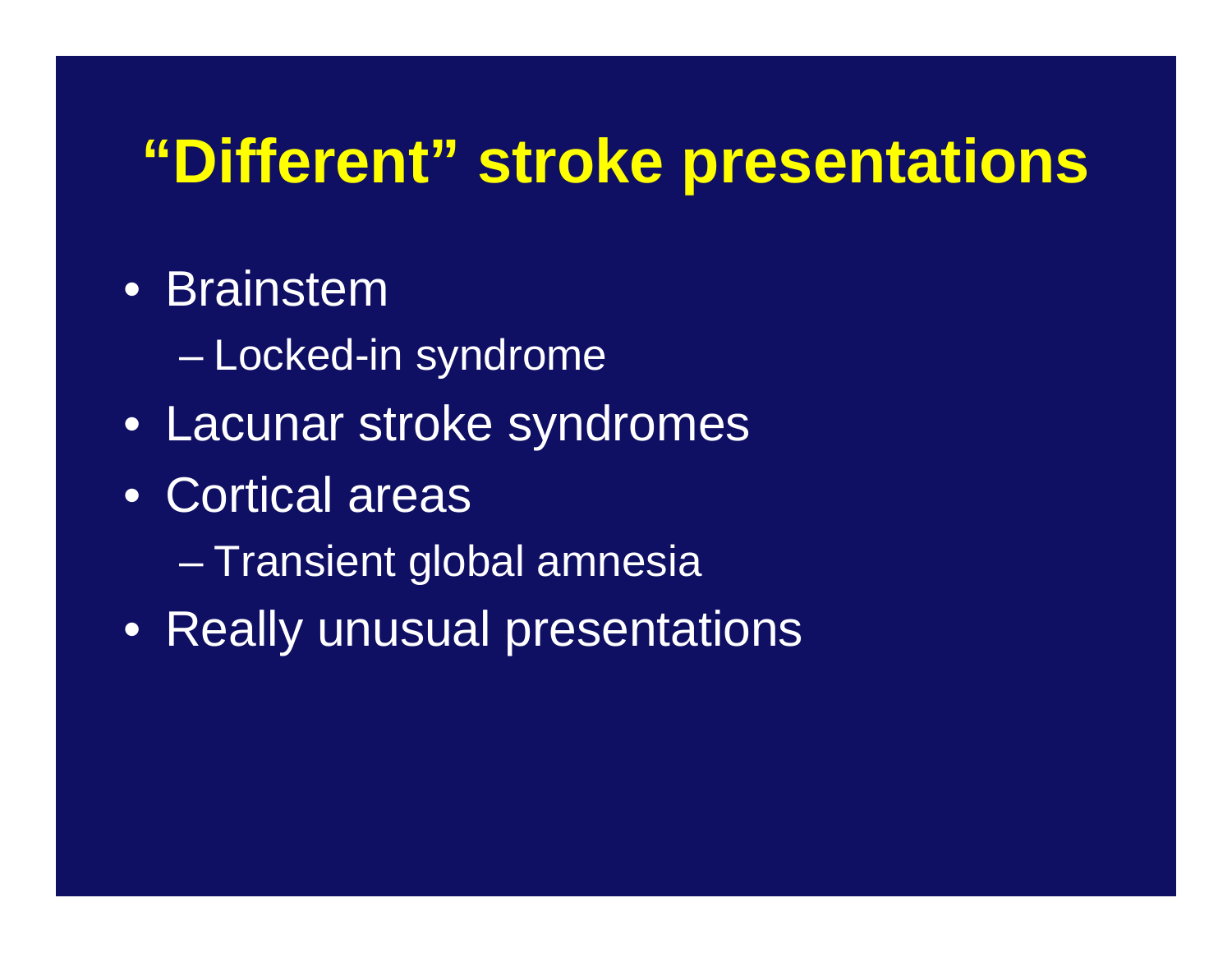## **Locked-in syndrome**

- Clinical symptoms/signs:
	- Quadriplegia, mute
	- Intact awareness and alertness
	- $\mathcal{L}_{\mathcal{A}}$ Intact blinking
	- $\mathcal{L}_{\mathcal{A}}$  , where  $\mathcal{L}_{\mathcal{A}}$  is the set of the set of the set of the set of the set of the set of the set of the set of the set of the set of the set of the set of the set of the set of the set of the set of the Intact vertical eye movements
- Lesion :
	- $\mathcal{L}_{\mathcal{A}}$ Ventral pons
	- $\mathcal{L}_{\mathcal{A}}$  , where  $\mathcal{L}_{\mathcal{A}}$  is the set of the set of the set of the set of the set of the set of the set of the set of the set of the set of the set of the set of the set of the set of the set of the set of the Most often from basilar artery thrombosis

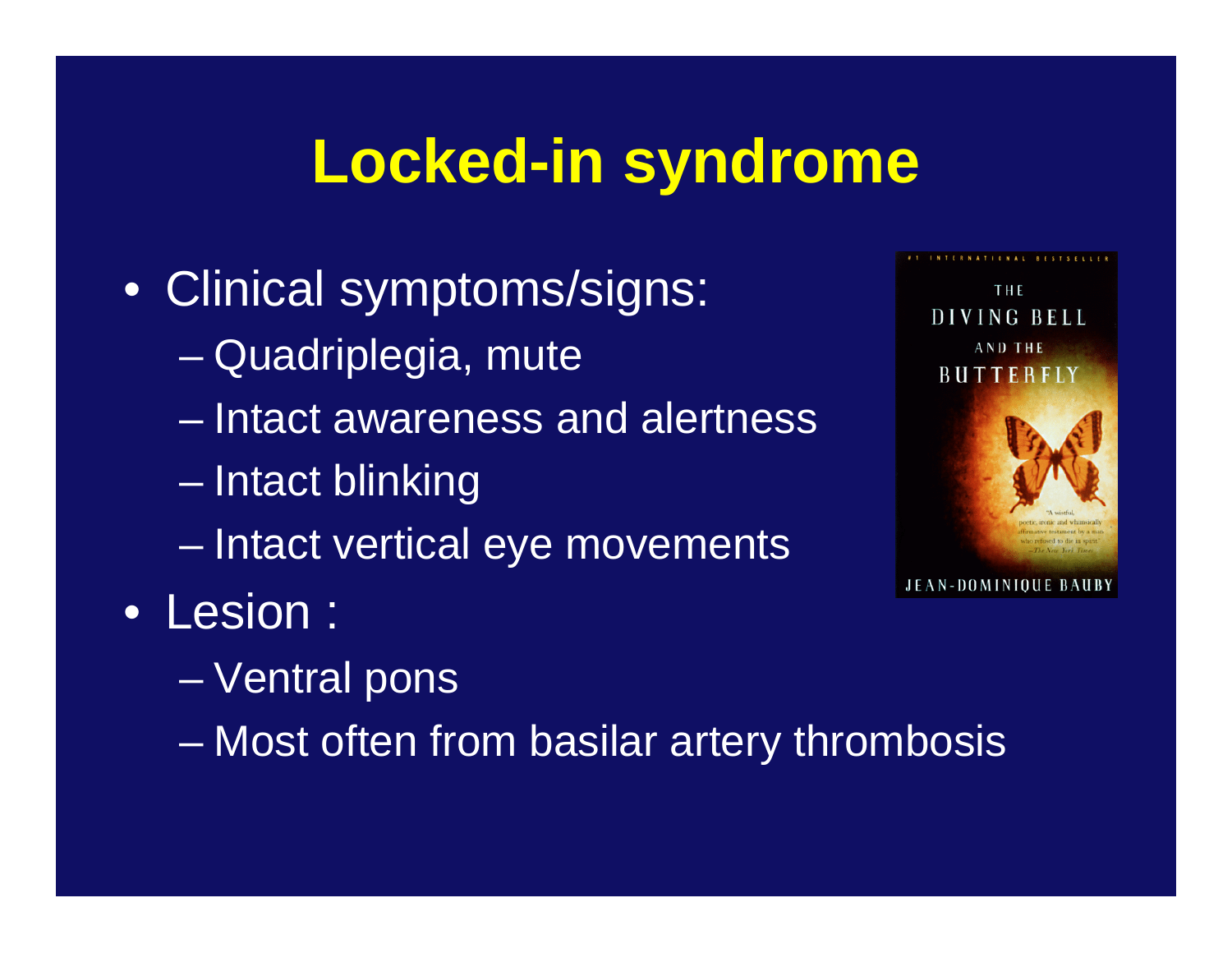## **Other brainstem syndromes**

- Syndromes : Wallenberg, Benedikt, Weber, Foville, Nothnagel
- Clinical red flags :
	- $\mathcal{L}_{\mathcal{A}}$  , where  $\mathcal{L}_{\mathcal{A}}$  is the set of the set of the set of the set of the set of the set of the set of the set of the set of the set of the set of the set of the set of the set of the set of the set of the Face symptoms on opposite side from body symptoms (sensory, motor)
	- $\mathcal{L}_{\mathcal{A}}$  Ataxia on opposite side from sensory loss or weakness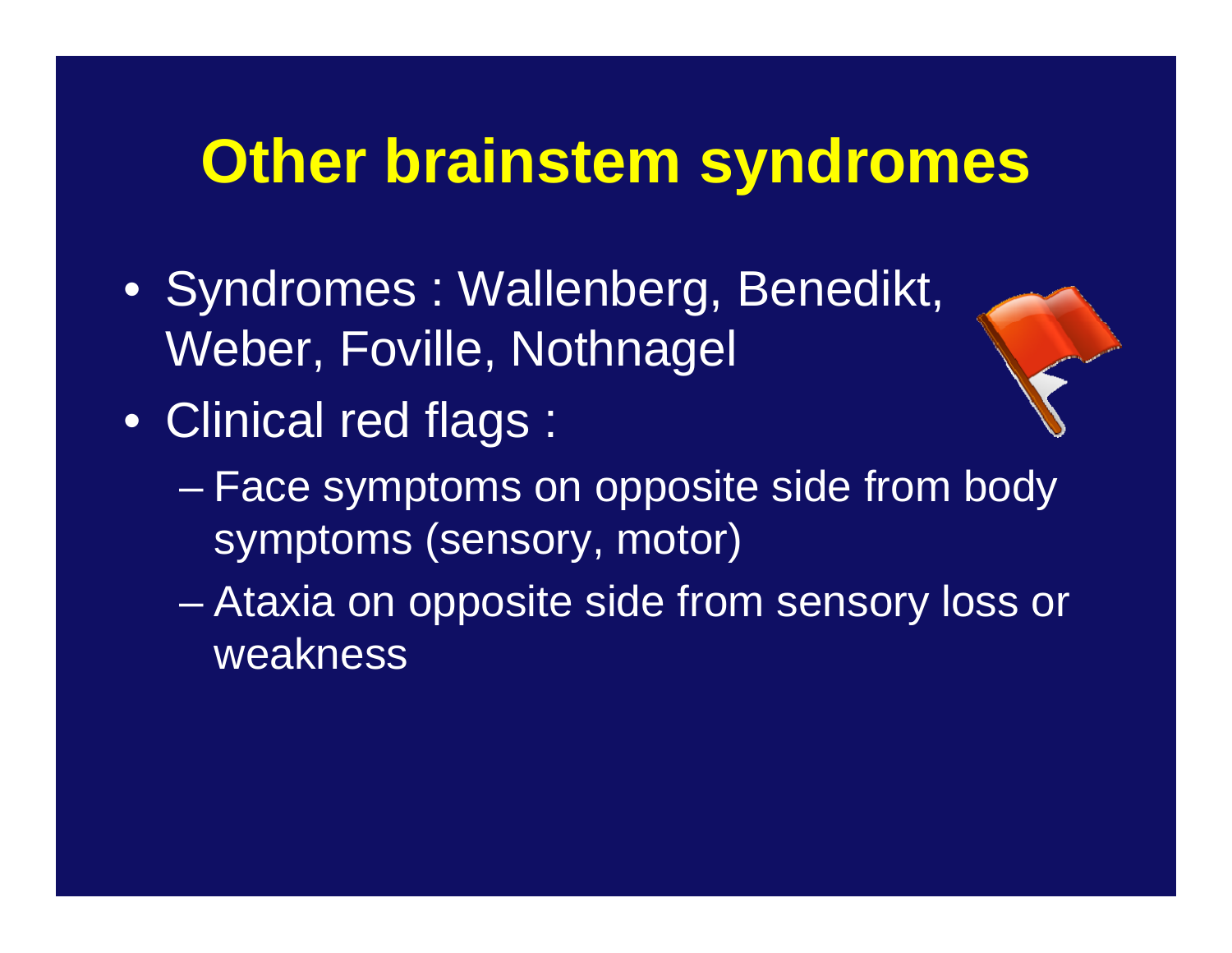#### **Lacunar stroke syndromes**

- Clumsy hand-dysarthria
- Ataxic hemiparesis (arm, leg)
- Pure motor hemiparesis (face, arm, leg)
- Pure sensory (face, arm, trunk, leg)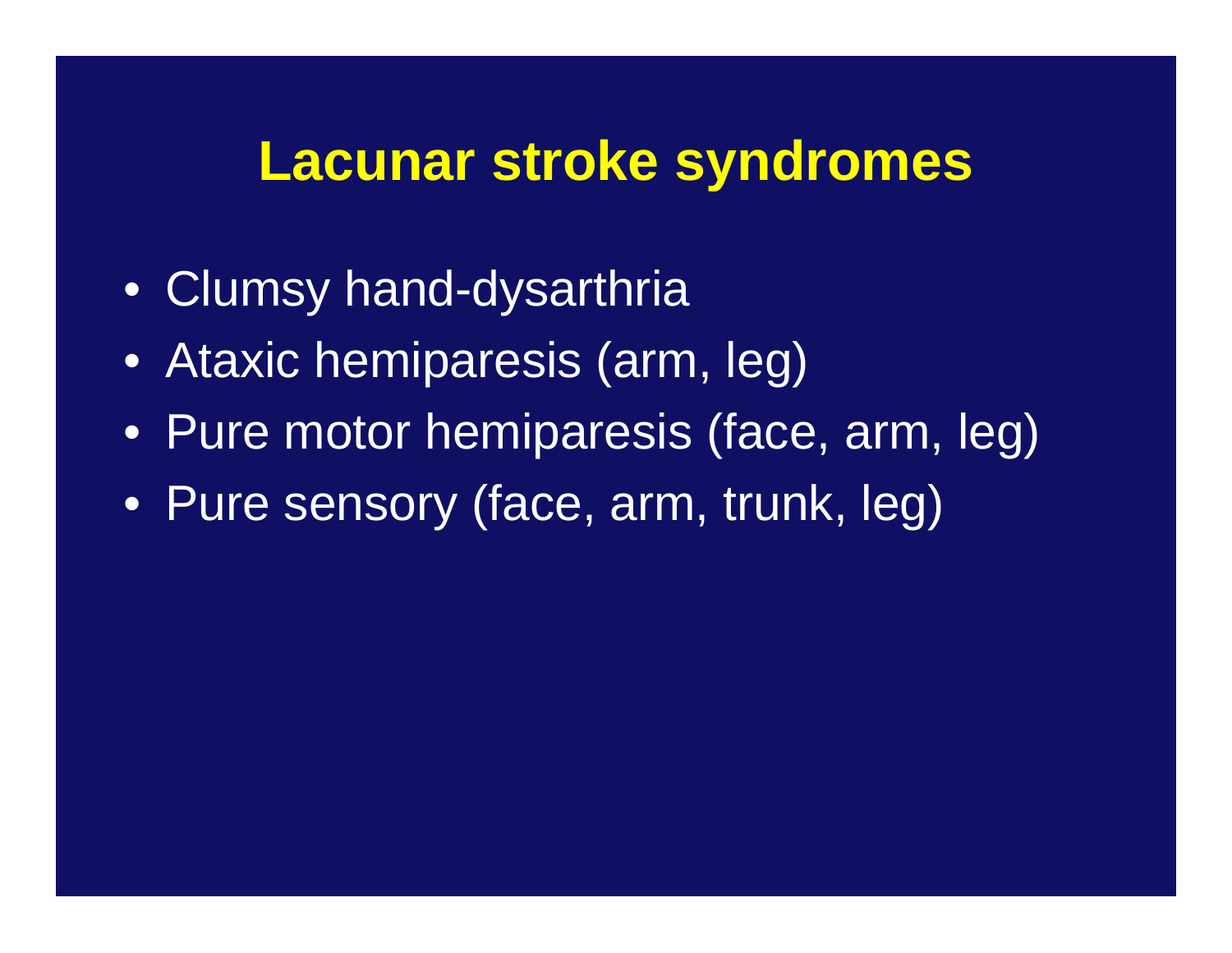## **Functions of brain lobes**

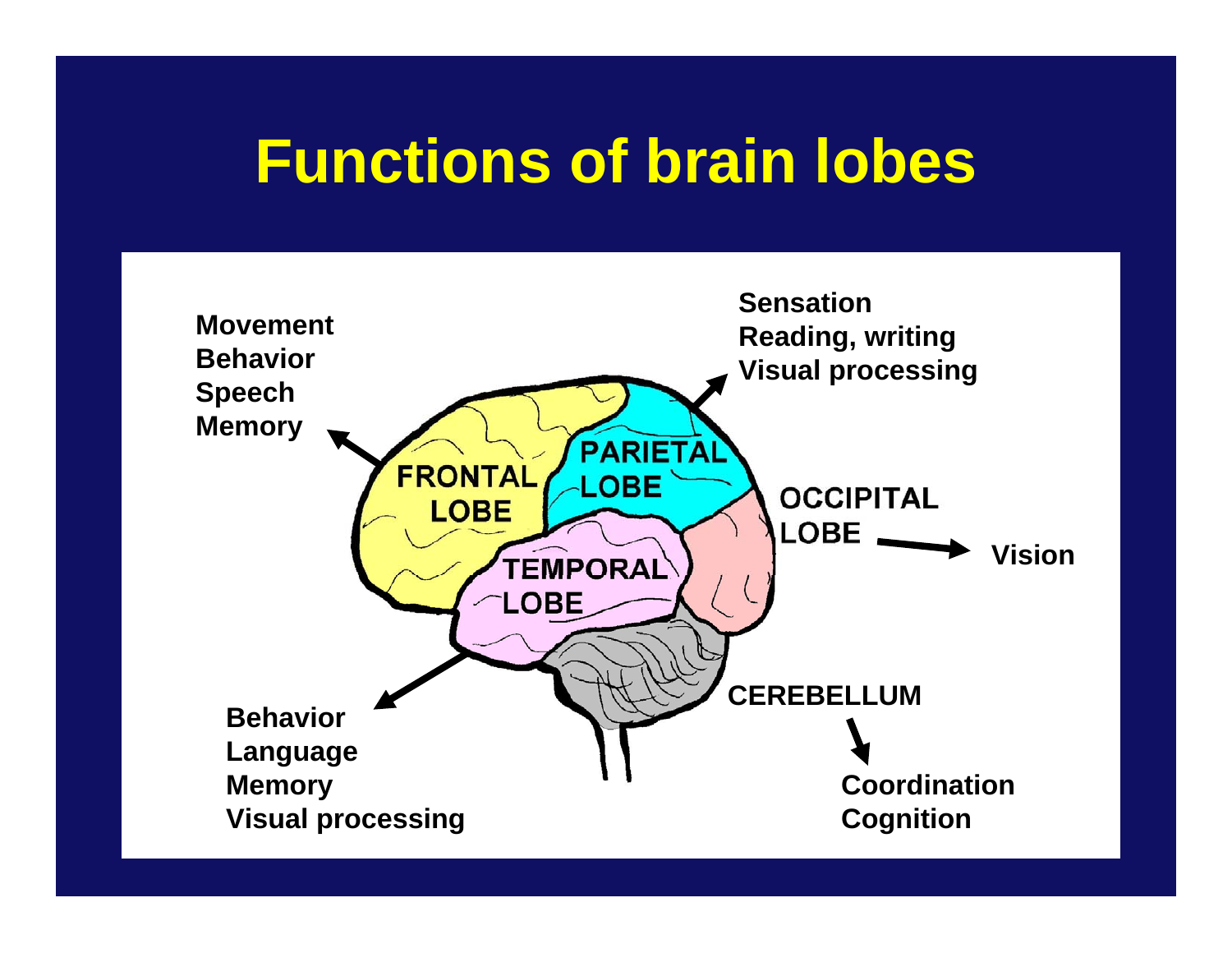## **Cortical stroke syndromes**

#### • Frontal lobes

- Behavioral changes
- Apathy, decr'd motivation
- Disinhibition
- Catatonia
- Akinetic mutism

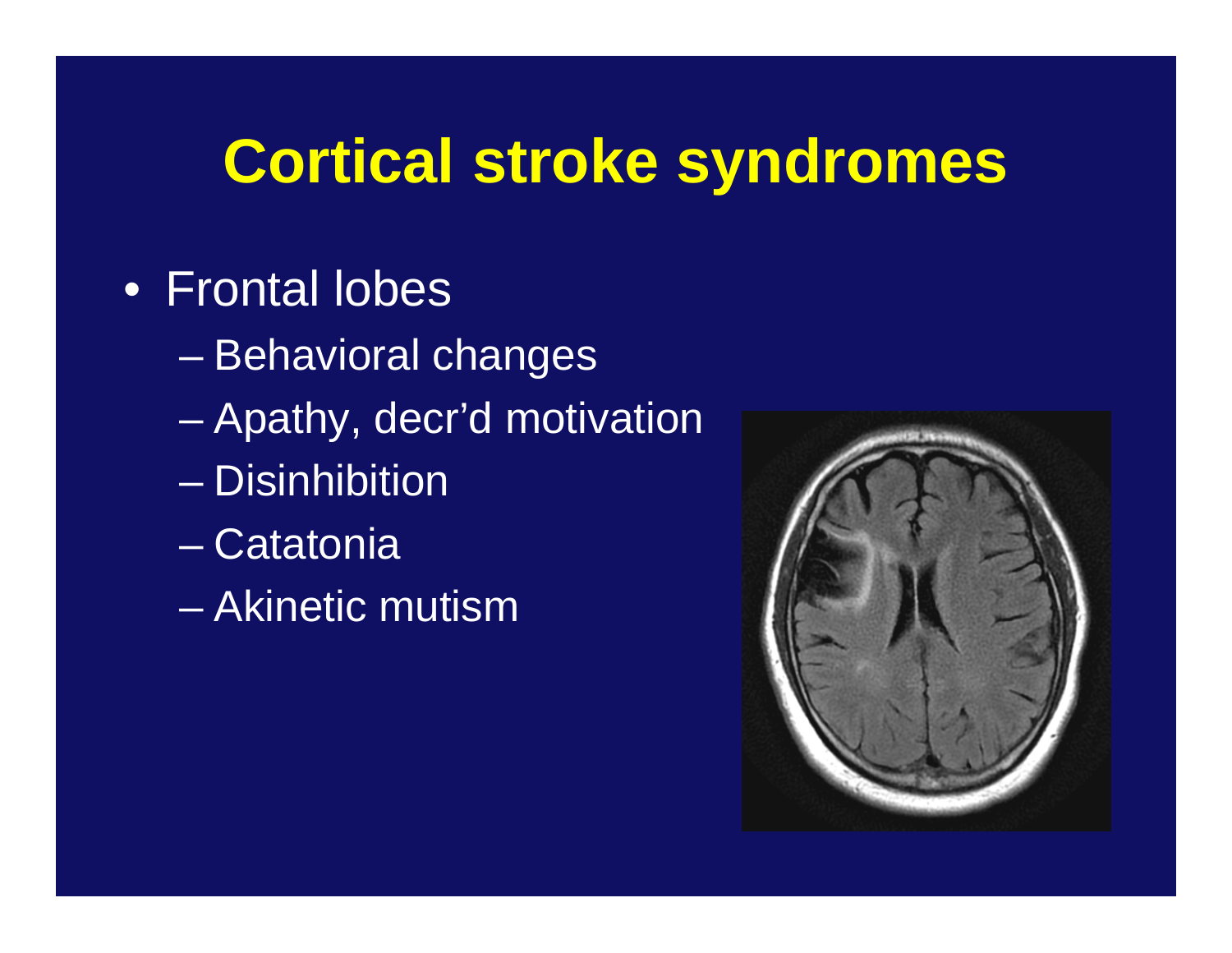#### **Cortical stroke syndromes (cont'd)**

#### • Parietal lobes

- Alexia w/ agraphia
- Visual, spatial, or body neglect
- $\mathcal{L}_{\mathcal{A}}$  Anton's syndrome
	- Non-recognition & denial of cortical blindness
- $\mathcal{L}_{\mathcal{A}}$  , where  $\mathcal{L}_{\mathcal{A}}$  is the set of the set of the set of the set of the set of the set of the set of the set of the set of the set of the set of the set of the set of the set of the set of the set of the Gerstmann's syndrome
	- Agraphia
	- Acalculia
	- Finger agnosia
	- Right-left disorientation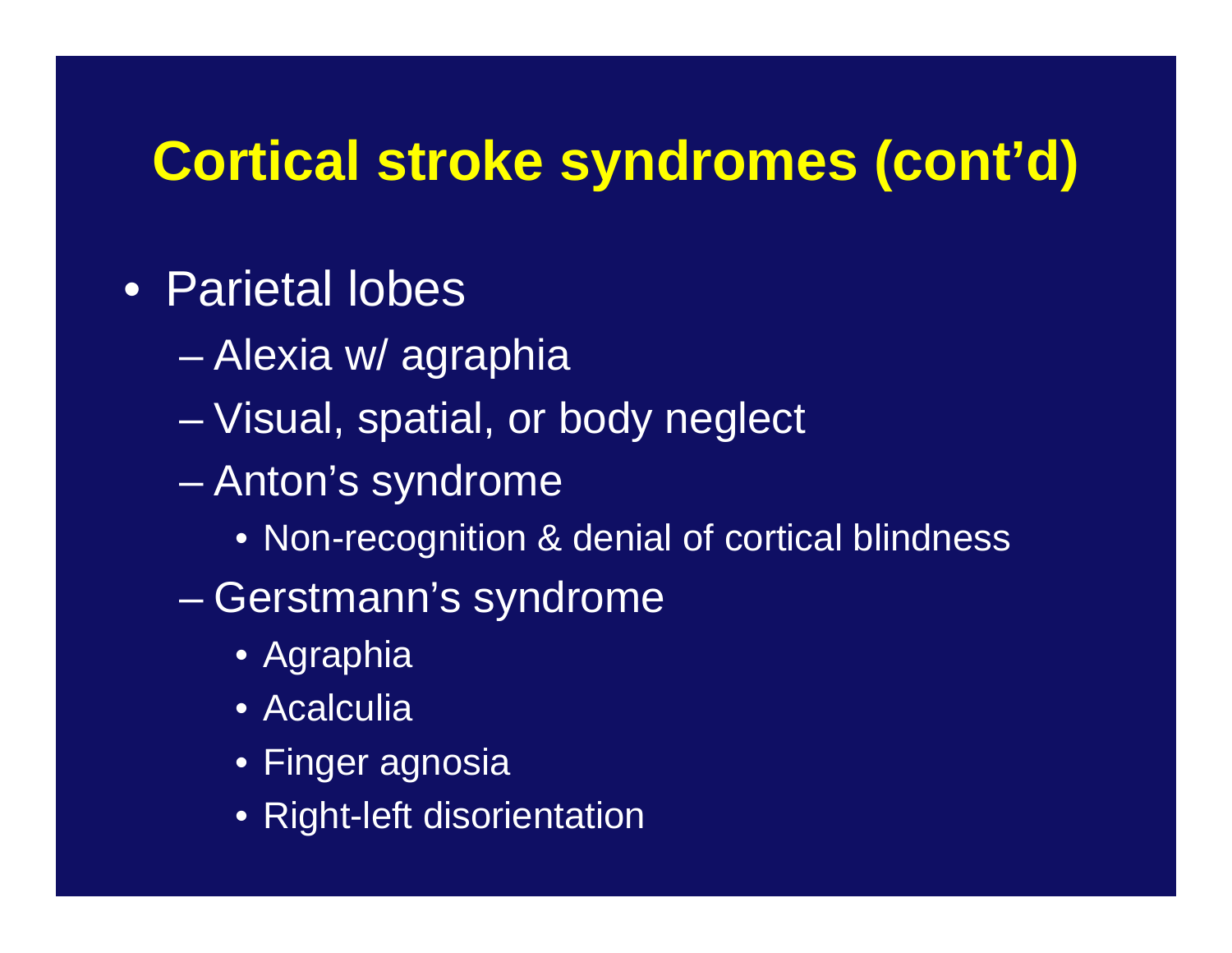#### **Cortical stroke syndromes (cont'd)**

- Occipital lobes
	- Visual field cut
	- Alexia w/o agraphia
	- $\mathcal{L}_{\mathcal{A}}$ Prosopagnosia
	- $\mathcal{L}_{\mathcal{A}}$  , where  $\mathcal{L}_{\mathcal{A}}$  is the set of the set of the set of the set of the set of the set of the set of the set of the set of the set of the set of the set of the set of the set of the set of the set of the Akinetopsia
	- $\mathcal{L}_{\mathcal{A}}$  , where  $\mathcal{L}_{\mathcal{A}}$  is the set of the set of the set of the set of the set of the set of the set of the set of the set of the set of the set of the set of the set of the set of the set of the set of the Achromatopsia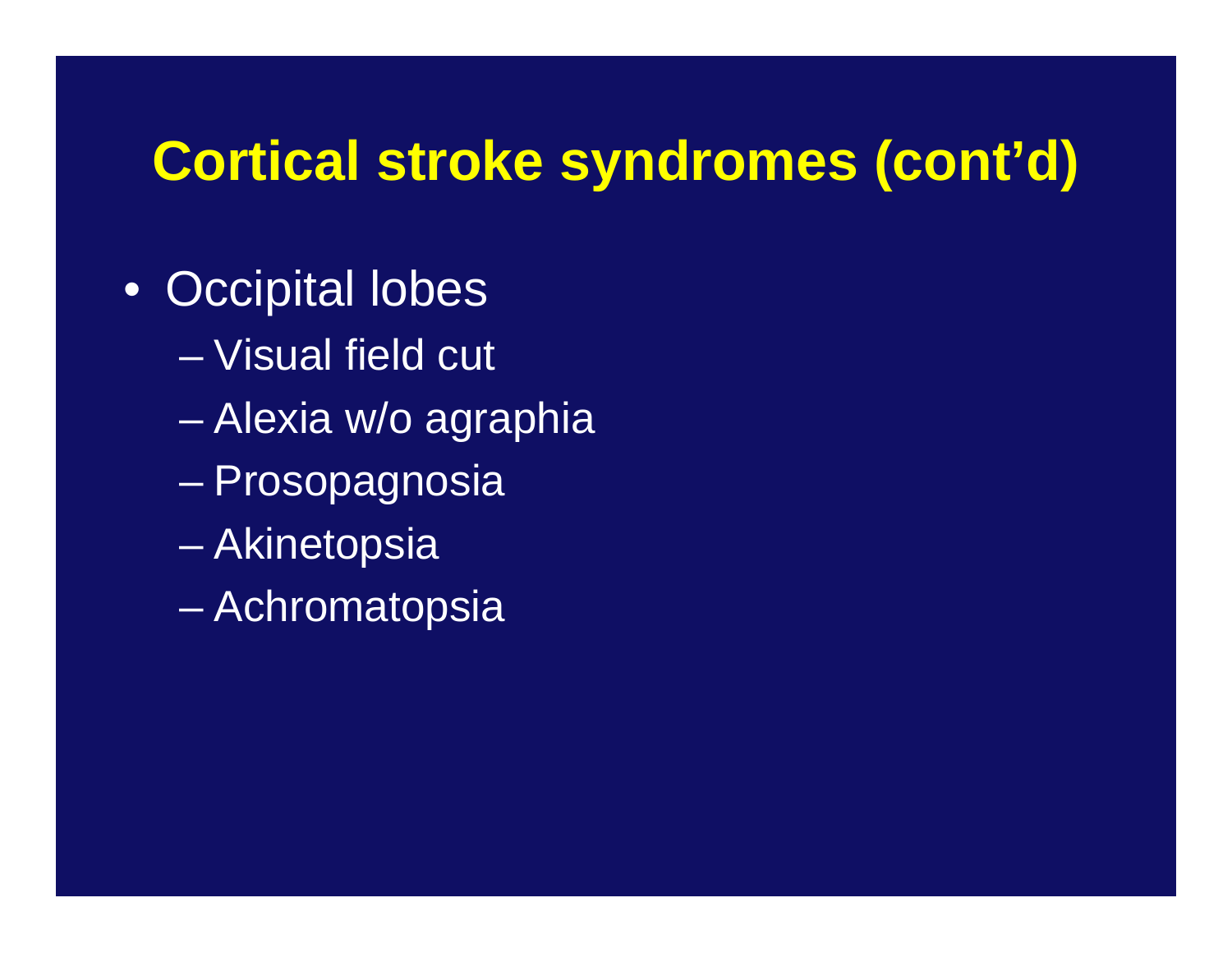## **Transient global amnesia**

- Attention intact
- No loss of personal identity
- Able to do complex motor actions
- Marked loss of memory
	- Repetitive questioning
	- Unable to remember what did before/since onset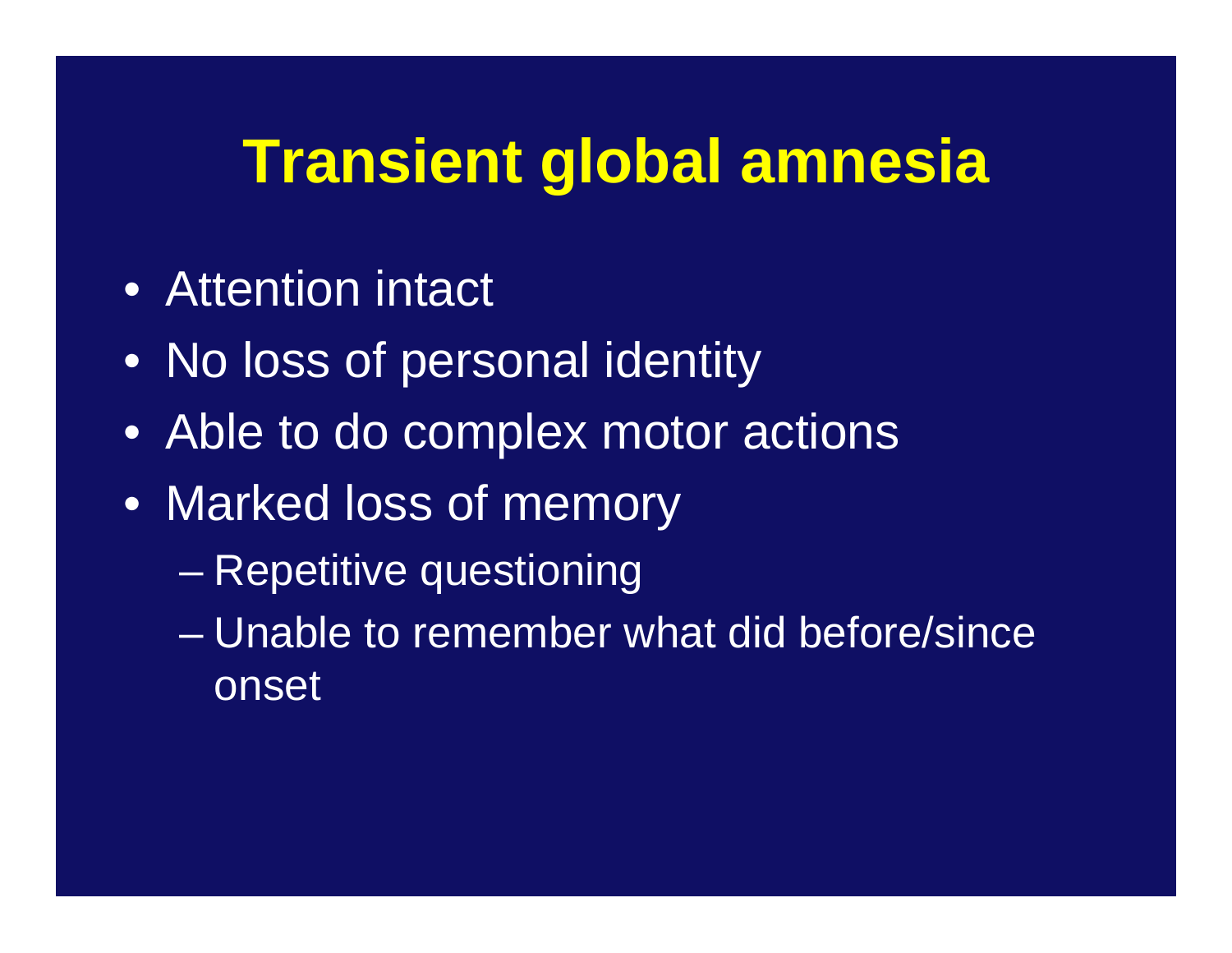#### **Transient global amensia (cont'd)**

- Differential Dx : posterior circulation TIA
- Medial temporal lobes & hippocampi critical for learning new information

 $\mathcal{L}_{\mathcal{A}}$  , where  $\mathcal{L}_{\mathcal{A}}$  is the set of the set of the set of the set of the set of the set of the set of the set of the set of the set of the set of the set of the set of the set of the set of the set of the Areas supplied by posterior cerebral arteries